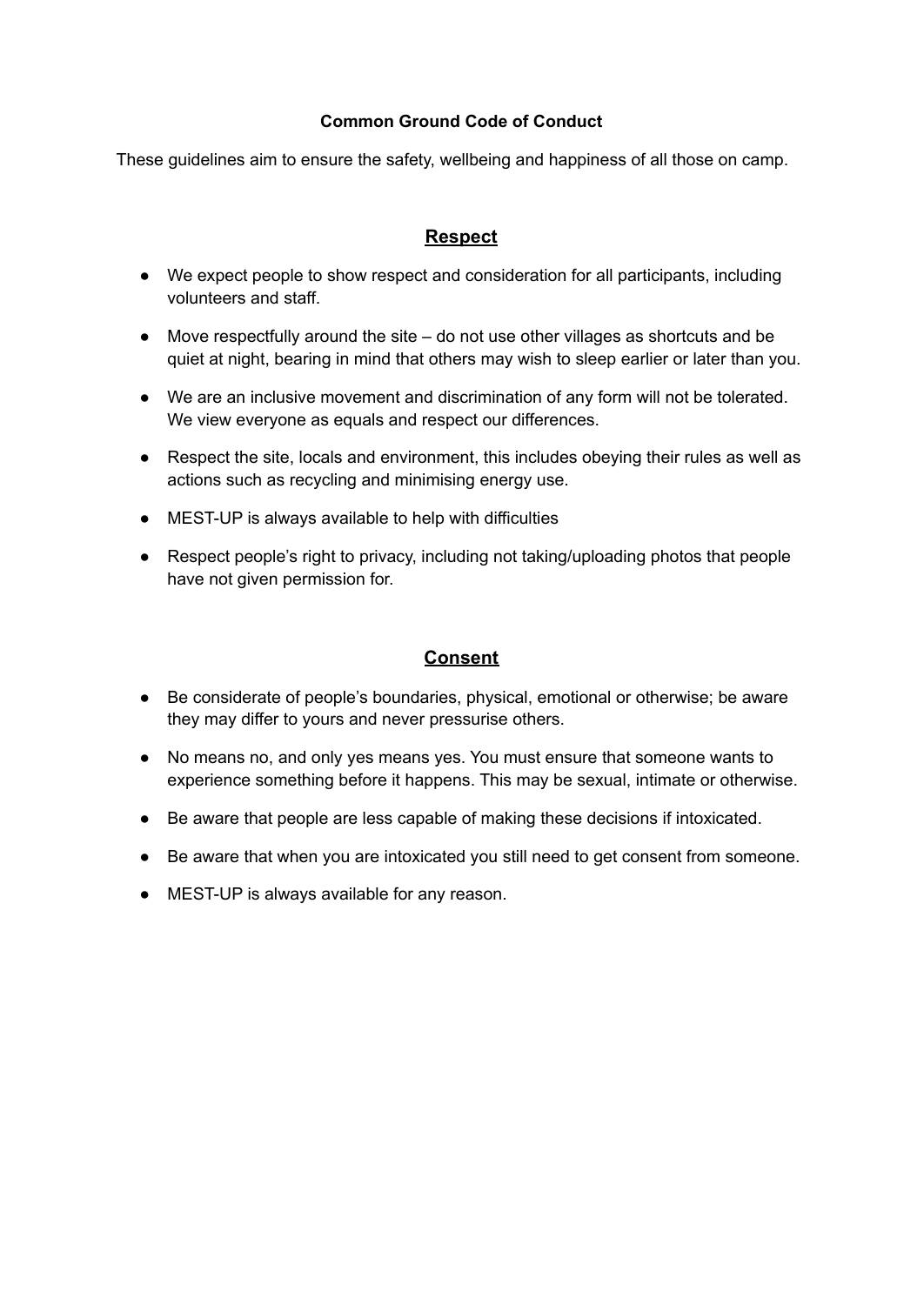# **Safeguarding**

- Villages must ensure sufficient numbers of responsible leaders at all times, in case of emergencies. The following ratios are required when supervising children at Common Ground:
	- o 1 volunteer to every 3 under 6s
	- 1 volunteer to every 5 under 10s
	- 1 volunteer to every 8 under 13s
	- 1 volunteer to every 10 under 16s
- You should also see the Safeguarding at Common Ground Policy on the 'Policy' Section of the Common Ground website.
- Support services will be working a little differently on this camp to what has been in place previously:
	- MEST-UP, led by DFs, will be providing educational workshops and a drop-in safe space for anyone who needs it
	- Sanctuary will offer a daily drop-in (hours to be determined) for young people experiencing mental health issues - this will be staffed by volunteers with mental health training/experience
	- The Positive Energy Bubble (PEB) is a drop-in space primarily aimed at volunteers to support their wellbeing
	- A low-sensory space for young people will be available

#### **Drugs and Alcohol**

- Common Ground will take place within the UK under UK law, and as such under 18s are not allowed to consume alcohol.
- Safety is the most important thing: look after your friends and don't forget that you can always talk to your leaders, MEST-UP or someone else you trust.
- If anyone is found drunk or intoxicated due to drug or alcohol consumption then the primary concern will be for their health. They should be escorted back to the village and handed over to a leader who should take care of the individual. If this is not possible the Head Steward should be informed who will provide support until the person is in a fit state to return to their bed or take further medical action as required.
- Alcohol should be confiscated from all under-18s and anyone drinking in the central area. The exact procedures for this are at the end of the guidelines.
- Intoxication is not an excuse for bad behaviour. Adults should be aware of the fact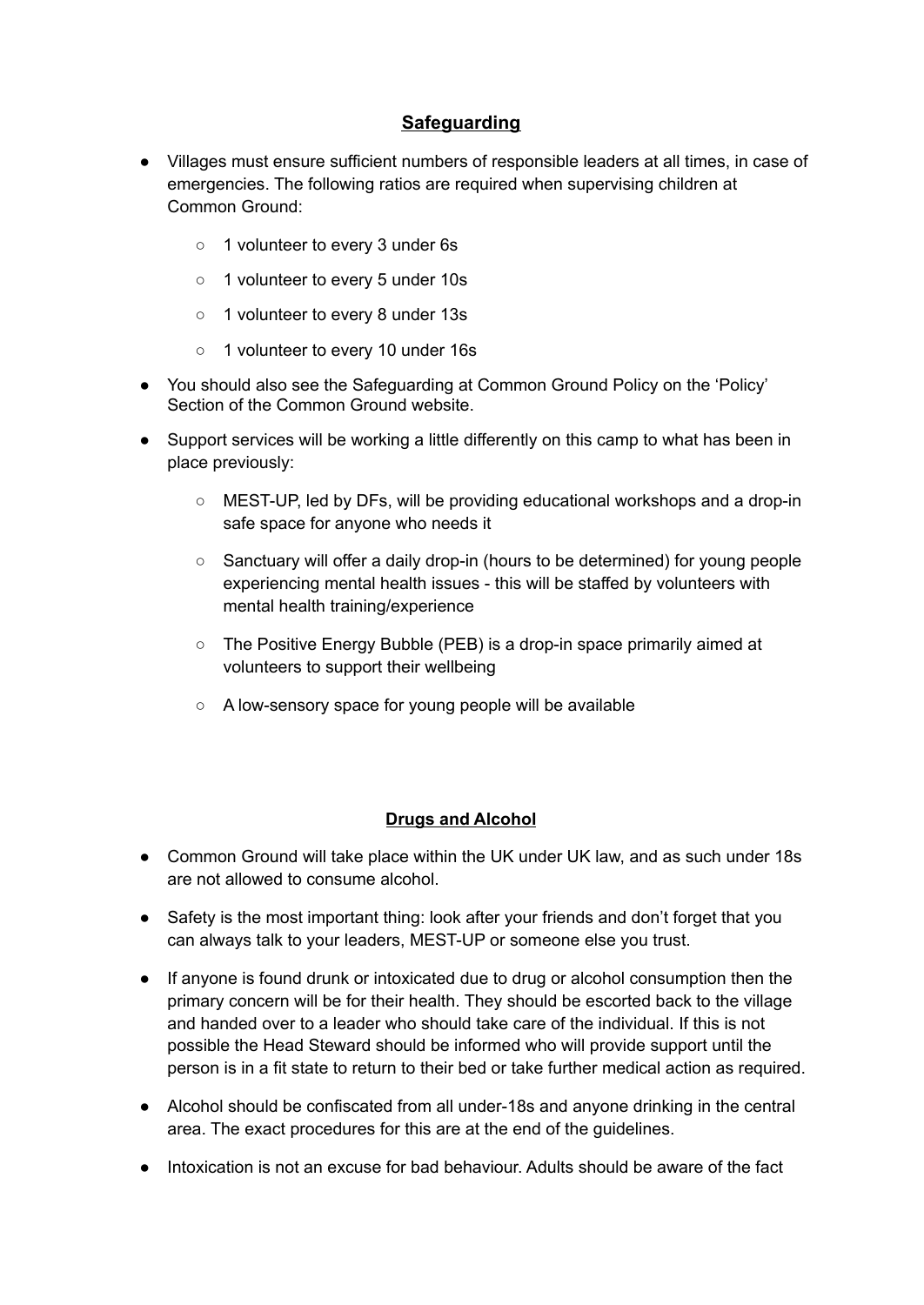that they may be sent home from camp if they behave in a drunk and disorderly manner and that Common Ground is primarily a camp for young people.

- Alcohol under 15% may be consumed in the 'Pub' and in Villages, if Villages decide to permit it.
- If adult volunteers choose to consume alcohol, villages must ensure that there are sufficient leaders not under the influence of alcohol, to respond in an emergency
- The UK Law around Smoking and Vaping is the following:

*Only over 18s may buy smoking/tobacco products.*

*If you are caught smoking by a uniformed police officer or park keeper in a public place when under 16, he or she can take away your tobacco and cigarette papers.*

- Smoking and Vaping is only allowed in designated smoking areas.
- There will be a designated smoking area per town and Villages may apply to have an additional smoking area near their village in consultation with the Central Team.
- Any dealing drugs will be taken very seriously and will result in removal from camp at a minimum. This is also the case with supplying alcohol or cigarettes to under 18 year olds.

## **Bedtimes and signing in**

- We encourage everyone of all ages to check in with their villages regularly and emphasise the importance of getting enough sleep to fully enjoy the event.
- Villages are welcome to set any bedtimes for people within their village at any given age boundaries they wish.
- Sign in is at 22:30, all central programme will stop for 15 minutes for this and all 13,14 and 15 year olds travel back to their village and sign in. Amplified evening programme continues from 22:45.
- We have a duty of care to all 16 and 17 year olds on camp, where there is no explicit bedtime or sign in for 16 and 17 year olds, villages are encouraged to consider their welfare with due regard to their levels of maturity and self-responsibility, which we acknowledged would vary considerably.
- Central programme is organised every other evening. This will finish at 23.30. At this point most programme including any amplified music will end. Volunteers can stay in the central area until 1.30am if they want to, and some centres will be open for low-key gatherings until then.
- After sign-in (i.e. from 22:45) there should be no amplified music in villages, recognising that while there will be central programme on some evenings, young people and adults in villages will be wanting to sleep. Campfires, chatting and singing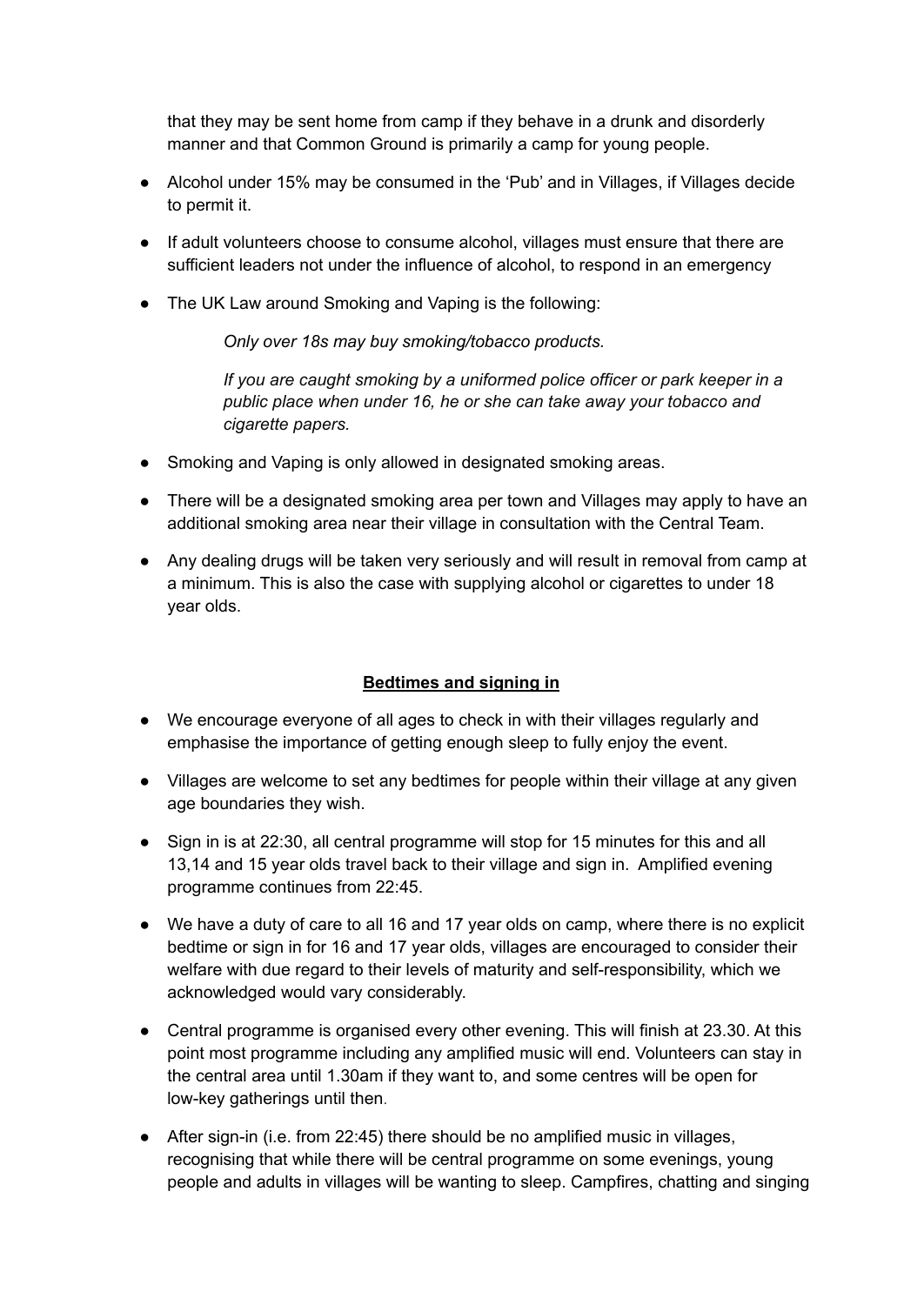in villages should happen with respect for the needs of others in own and neighbouring villages.

- When amplified music in the central zone stops at 23.30, villages should also be quiet (and those coming back from the central zone should do so quietly with consideration for those whose villages they may be walking past/through)
- No 'Morning Cry' before 7:30 in the morning.

## **Going off site**

- Anyone leaving site should sign out at the main gate, and also let their village know (e.g. by speaking to the village co-ordinator) that they are leaving site (including reason & estimated time of return).
- Under 16s will only be allowed off site with the express permission of a leader from their village, who would need to go to the gate to sign a group of 13-16 year old young people off site. Any under 13s will only be allowed to leave the site accompanied with an adult.
- We encourage people to stay on site if possible to fully take part in the camp, if you do leave site, remember that you are representing IFM-SEI and act accordingly.
- Do not miss clan (cooking, washing up etc duties) or mealtimes if you have to, make sure that your leaders know in advance.
- There must always be enough leaders left on site, so ensure that you coordinate and communicate with other leaders in your village and district about being offsite
- If an attendee has been missing for two of: morning circle, lunch and dinner, the sign out book in both the village and on the gate should be checked and cross-referenced, they should be attempted to contacted by mobile phone, and if this is not successful, there should be a systematic site search conducted. If they are not found, the police and the person's emergency contact should be contacted.

#### **Breaches of the guidelines.**

If you have any problems on camp, or feel that any of the guidelines have been breached, you may report this to your leader, village coordinator, a member of MEST-UP the volunteer support team or a member of the coordinating team. Any of these may pass this on to a member of the coordinating team.

There may be a number of consequences of breaching the guidelines including, but not limited to: verbal warning; talking to leaders; talking to parents off-site; removal from site or contacting the police.

Decisions taken by the coordinating team will be final, individuals will be able to appeal using the standard disputes and complaints procedure but only after camp is completed.